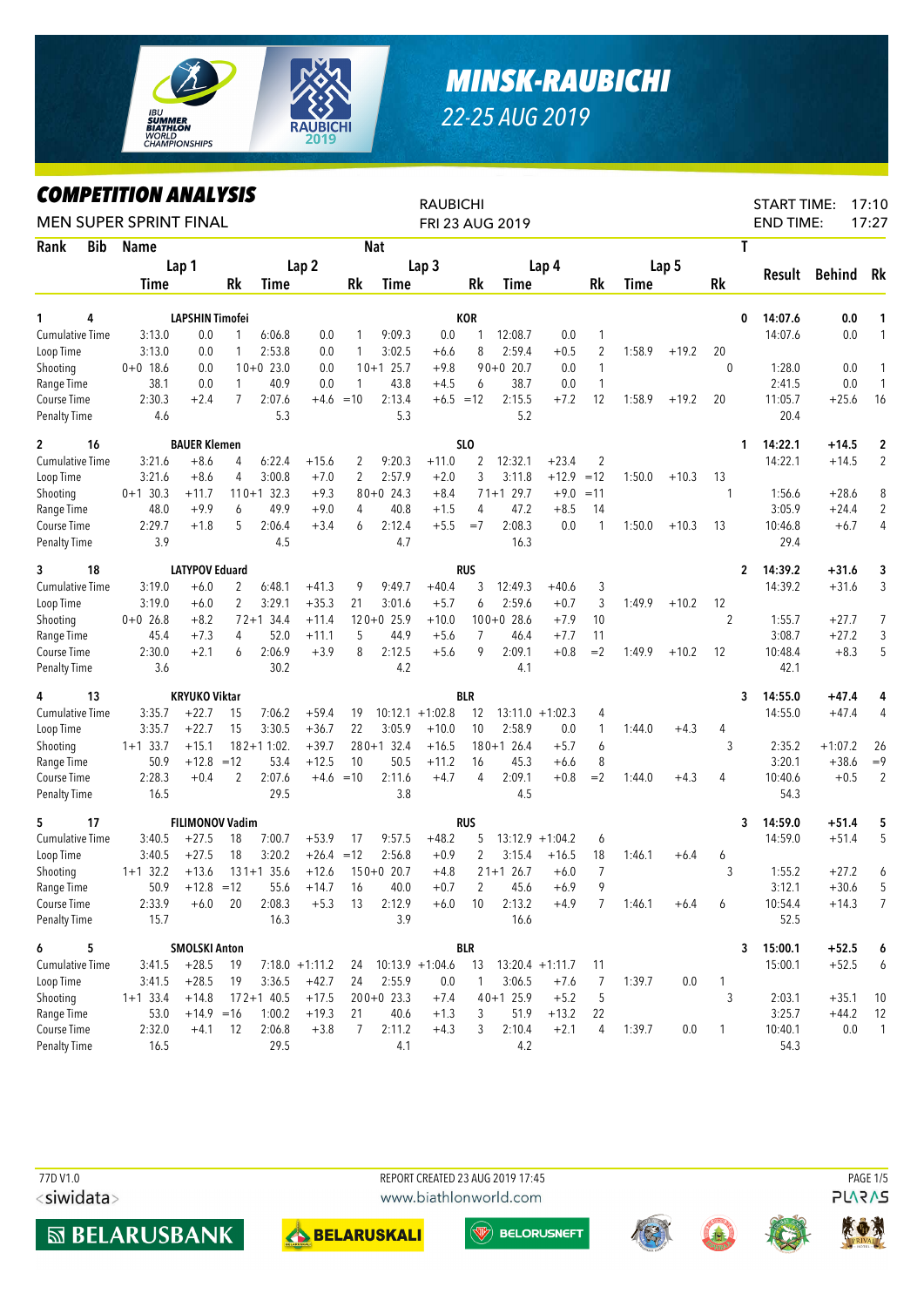| <b>Bib</b><br>Rank                  | Name                 |                              |          |                        |                         |          | <b>Nat</b>             |                               |            |                             |                               |                     |        |         | Τ              |                  |                    |                |
|-------------------------------------|----------------------|------------------------------|----------|------------------------|-------------------------|----------|------------------------|-------------------------------|------------|-----------------------------|-------------------------------|---------------------|--------|---------|----------------|------------------|--------------------|----------------|
|                                     |                      | Lap 1                        |          |                        | Lap <sub>2</sub>        |          |                        | Lap <sub>3</sub>              |            |                             | Lap 4                         |                     |        | Lap 5   |                | Result           | Behind Rk          |                |
|                                     | Time                 |                              | Rk       | Time                   |                         | Rk       | Time                   |                               | Rk         | Time                        |                               | Rk                  | Time   |         | Rk             |                  |                    |                |
| 27<br>7                             |                      | <b>POVARNITSYN Alexander</b> |          |                        |                         |          |                        |                               | <b>RUS</b> |                             |                               |                     |        |         | $\overline{2}$ | 15:00.4          | $+52.8$            | 7              |
| <b>Cumulative Time</b>              | 3:39.2               | $+26.2$                      | 17       |                        | $7:17.6 + 1:10.8$       | 23       |                        | $10:16.0 + 1:06.7$            | 15         | $13:17.8 + 1:09.1$          |                               | 9                   |        |         |                | 15:00.4          | $+52.8$            | $\overline{7}$ |
| Loop Time                           | 3:39.2               | $+26.2$                      | 17       | 3:38.4                 | $+44.6$                 | 27       | 2:58.4                 | $+2.5$                        | 4          | 3:01.8                      | $+2.9$                        | 4                   | 1:42.6 | $+2.9$  | 3              |                  |                    |                |
| Shooting                            | $0+1$ 38.3<br>59.7   | $+19.7$<br>$+21.6$           | 25       | $252+139.7$<br>1:00.3  | $+16.7$<br>$+19.4$      | $= 22$   | $190+0$ 23.2<br>41.9   | $+7.3$<br>$+2.6$              |            | $30+0$ 25.5<br>43.5         | $+4.8$                        | 3<br>$=4$           |        |         | $\overline{2}$ | 2:06.7<br>3:25.4 | $+38.7$<br>$+43.9$ | 11<br>11       |
| Range Time<br>Course Time           | 2:35.8               | $+7.9$                       | 27       | 2:08.6                 | $+5.6$                  | 15       | 2:12.1                 | $+5.2$                        | 5<br>6     | 2:14.0                      | $+4.8$<br>$+5.7$              | 8                   | 1:42.6 | $+2.9$  | 3              | 10:53.1          | $+13.0$            | 6              |
| <b>Penalty Time</b>                 | 3.7                  |                              |          | 29.5                   |                         |          | 4.4                    |                               |            | 4.3                         |                               |                     |        |         |                | 41.9             |                    |                |
| 29<br>8                             |                      | <b>VARABEI Maksim</b>        |          |                        |                         |          |                        |                               | <b>BLR</b> |                             |                               |                     |        |         | 1              | 15:00.5          | $+52.9$            | 8              |
| <b>Cumulative Time</b>              | 3:26.1               | $+13.1$                      | 8        | 6:30.5                 | $+23.7$                 | 3        | 10:01.4                | $+52.1$                       | 6          | $13:14.0 + 1:05.3$          |                               | 8                   |        |         |                | 15:00.5          | $+52.9$            | 8              |
| Loop Time                           | 3:26.1               | $+13.1$                      | 8        | 3:04.4                 | $+10.6$                 | 4        | 3:30.9                 | $+35.0$                       | 20         | 3:12.6                      | $+13.7$                       | $=14$               | 1:46.5 | $+6.8$  | 7              |                  |                    |                |
| Shooting<br>Range Time              | $0+1$ 26.4<br>49.7   | $+7.8$<br>$+11.6$            | $=9$     | $60+1$ 31.5<br>54.5    | $+8.5$<br>$+13.6$       | 13       | $61+1$ 40.4<br>59.5    | $+24.5$<br>$+20.2$            | 26         | $260+1$ 30.6<br>50.2        | $+9.9$<br>$+11.5$             | $=14$<br>19         |        |         | 1              | 2:08.9<br>3:33.9 | $+40.9$<br>$+52.4$ | 12<br>18       |
| Course Time                         | 2:32.8               | $+4.9$                       | $=14$    | 2:05.8                 | $+2.8$                  | 5        | 2:13.4                 | $+6.5 = 12$                   |            | 2:17.8                      | $+9.5$                        | 13                  | 1:46.5 | $+6.8$  | $\overline{7}$ | 10:56.3          | $+16.2$            | 8              |
| Penalty Time                        | 3.6                  |                              |          | 4.1                    |                         |          | 18.0                   |                               |            | 4.6                         |                               |                     |        |         |                | 30.3             |                    |                |
| 9<br>23                             |                      | <b>ANEV Krasimir</b>         |          |                        |                         |          |                        |                               | <b>BUL</b> |                             |                               |                     |        |         | 1              | 15:01.1          | $+53.5$            | 9              |
| <b>Cumulative Time</b>              | 3:43.9               | $+30.9$                      | 22       | 6:53.8                 | $+47.0$                 | 12       | 10:04.5                | $+55.2$                       | 7          |                             | $13:13.0 + 1:04.3$            | 7                   |        |         |                | 15:01.1          | $+53.5$            | 9              |
| Loop Time<br>Shooting               | 3:43.9<br>$1+1$ 33.1 | $+30.9$<br>$+14.5$           | 22       | 3:09.9<br>$150+1$ 37.4 | $+16.1$<br>$+14.4$      | 8        | 3:10.7<br>$160+1$ 31.2 | $+14.8$<br>$+15.3$            | 12         | 3:08.5<br>$160+1$ 30.6      | $+9.6$<br>$+9.9$              | 10<br>$=14$         | 1:48.1 | $+8.4$  | 9<br>-1        | 2:12.3           | $+44.3$            | 15             |
| Range Time                          | 52.3                 | $+14.2$                      | 14       | 56.3                   | $+15.4$                 | 18       | 50.4                   | $+11.1$                       | 15         | 49.2                        | $+10.5$                       | 17                  |        |         |                | 3:28.2           | $+46.7$            | 15             |
| Course Time                         | 2:35.7               | $+7.8$                       | 26       | 2:09.8                 | $+6.8$                  | 18       | 2:16.0                 | $+9.1 = 17$                   |            | 2:15.1                      | $+6.8$                        | 10                  | 1:48.1 | $+8.4$  | 9              | 11:04.7          | $+24.6 = 13$       |                |
| Penalty Time                        | 15.9                 |                              |          | 3.8                    |                         |          | 4.3                    |                               |            | 4.2                         |                               |                     |        |         |                | 28.2             |                    |                |
| 25<br>10                            |                      | <b>BUTA George</b>           |          |                        |                         |          |                        |                               | <b>ROU</b> |                             |                               |                     |        |         | 1              | 15:09.1          | $+1:01.5$          | 10             |
| <b>Cumulative Time</b>              | 3:34.0               | $+21.0$                      | 14       | 6:56.3                 | $+49.5$                 | 14       | 10:05.6                | $+56.3$                       | 8          |                             | $13:11.9 + 1:03.2$            | 5                   |        |         |                | 15:09.1          | $+1:01.5$          | 10             |
| Loop Time<br>Shooting               | 3:34.0<br>$0+1$ 30.4 | $+21.0$<br>$+11.8$           | 14       | 3:22.3<br>$121+1$ 32.8 | $+28.5$<br>$+9.8$       | 17       | 3:09.3<br>$90+1$ 27.3  | $+13.4$<br>$+11.4$            | 11         | 3:06.3<br>$120+0$ 20.8      | $+7.4$<br>$+0.1$              | 6<br>$\overline{2}$ | 1:57.2 | $+17.5$ | 17<br>1        | 1:51.3           | $+23.3$            | 5              |
| Range Time                          | 53.5                 | $+15.4$                      | 18       | 53.5                   | $+12.6$                 | 11       | 49.4                   | $+10.1$                       | 12         | 43.5                        | $+4.8$                        | $=4$                |        |         |                | 3:19.9           | $+38.4$            | 8              |
| Course Time                         | 2:36.6               | $+8.7$                       | 28       | 2:11.7                 | $+8.7$                  | 24       | 2:16.0                 | $+9.1 = 17$                   |            | 2:18.3                      | $+10.0$                       | 15                  | 1:57.2 | $+17.5$ | 17             | 11:19.8          | $+39.7$            | 22             |
| <b>Penalty Time</b>                 | 3.9                  |                              |          | 17.1                   |                         |          | 3.9                    |                               |            | 4.5                         |                               |                     |        |         |                | 29.4             |                    |                |
| 22<br>11                            |                      | <b>ZEMLICKA Milan</b>        |          |                        |                         |          |                        |                               | <b>CZE</b> |                             |                               |                     |        |         | $\mathbf{2}$   | 15:09.2          | $+1:01.6$          | 11             |
| <b>Cumulative Time</b><br>Loop Time | 3:43.6<br>3:43.6     | $+30.6$<br>$+30.6$           | 21<br>21 | 6:51.9<br>3:08.3       | $+45.1$<br>$+14.5$      | 10<br>6  | 3:27.8                 | $10:19.7 + 1:10.4$<br>$+31.9$ | 17<br>19   | 3:08.2                      | $13:27.9 +1:19.2$<br>$+9.3$   | 13<br>8             | 1:41.3 | $+1.6$  | $\overline{2}$ | 15:09.2          | $+1:01.6$          | 11             |
| Shooting                            | $1+1$ 25.4           | $+6.8$                       |          | $40+1$ 33.5            | $+10.5$                 |          | $101+1$ 24.2           | $+8.3$                        |            | $60+0$ 25.7                 | $+5.0$                        | 4                   |        |         | 2              | 1:48.8           | $+20.8$            | $=2$           |
| Range Time                          | 52.8                 | $+14.7$                      | 15       | 53.1                   | $+12.2$                 | 9        | 49.9                   | $+10.6$                       | 14         | 44.3                        | $+5.6$                        | 6                   |        |         |                | 3:20.1           | $+38.6$            | $=9$           |
| Course Time                         | 2:34.4               | $+6.5$                       | $= 21$   | 2:11.3                 | $+8.3$                  | $=20$    | 2:19.8                 | $+12.9$                       | 25         | 2:19.9                      | $+11.6$                       | 22                  | 1:41.3 | $+1.6$  | 2              | 11:06.7          | $+26.6$            | 17             |
| <b>Penalty Time</b>                 | 16.4                 |                              |          | 3.9                    |                         |          | 18.1                   |                               |            | 4.0                         |                               |                     |        |         |                | 42.4             |                    |                |
| 8<br>12                             |                      | <b>STROLIA Vytautas</b>      |          |                        |                         |          |                        |                               | <b>LTU</b> |                             |                               |                     |        |         |                | 2 15:17.4        | $+1:09.8$          | - 12           |
| Cumulative Time<br>Loop Time        | 3:33.5<br>3:33.5     | $+20.5$<br>$+20.5$           | 13<br>13 | 7:00.2<br>3:26.7       | $+53.4$<br>$+32.9$      | 16<br>18 | 3:22.6                 | $10:22.8 + 1:13.5$<br>$+26.7$ | 20<br>17   | 3:05.4                      | $13:28.2 +1:19.5$<br>$+6.5$   | 14<br>5             | 1:49.2 | $+9.5$  | 11             | 15:17.4          | $+1:09.8$          | 12             |
| Shooting                            | $0+1$ 32.7           | $+14.1$                      |          | $141+1$ 57.3           | $+34.3$                 |          | $271+1$ 24.5           | $+8.6$                        |            | $80+0$ 35.6                 | $+14.9$                       | 22                  |        |         | 2              | 2:30.1           | $+1:02.1$          | 22             |
| Range Time                          | 57.9                 | $+19.8 = 23$                 |          | 1:00.3                 | $+19.4 = 22$            |          | 51.7                   | $+12.4$                       | 18         | 43.3                        | $+4.6$                        | 3                   |        |         |                | 3:33.2           | $+51.7$            | 17             |
| Course Time                         | 2:31.1               | $+3.2$                       | 10       | 2:09.5                 | $+6.5$                  | 17       | 2:13.1                 | $+6.2$                        | 11         | 2:17.9                      | $+9.6$                        | 14                  | 1:49.2 | $+9.5$  | -11            | 11:00.8          | $+20.7$            | 10             |
| <b>Penalty Time</b>                 | 4.5                  |                              |          | 16.9                   |                         |          | 17.8                   |                               |            | 4.2                         |                               |                     |        |         |                | 43.4             |                    |                |
| 6<br>13                             |                      | <b>DOLDER Mario</b>          |          |                        |                         |          |                        |                               | SUI        |                             |                               |                     |        |         | $\mathbf{2}$   | 15:18.2          | $+1:10.6$          | -13            |
| <b>Cumulative Time</b><br>Loop Time | 3:47.7<br>3:47.7     | $+34.7$<br>$+34.7$           | 24<br>24 | 6:54.4<br>3:06.7       | $+47.6$<br>$+12.9$      | 13<br>5  | 3:20.4                 | $10:14.8 + 1:05.5$<br>$+24.5$ | 14<br>15   | $13:27.4 +1:18.7$<br>3:12.6 | $+13.7 = 14$                  | 12                  | 1:50.8 | $+11.1$ | 14             | 15:18.2          | $+1:10.6$          | -13            |
| Shooting                            | $1+1$ 33.3           | $+14.7$                      |          | $160+0$ 29.8           | $+6.8$                  |          | $41+1$ 30.7            | $+14.8$                       |            | $140+1$ 27.8                | $+7.1$                        | 8                   |        |         | 2              | 2:01.6           | $+33.6$            | 9              |
| Range Time                          | 49.9                 | $+11.8$                      | 11       | 47.9                   | $+7.0$                  | 2        | 47.4                   | $+8.1$                        | 9          | 49.9                        | $+11.2$                       | 18                  |        |         |                | 3:15.1           | $+33.6$            | 6              |
| Course Time                         | 2:27.9               | 0.0                          | 1        | 2:14.6                 | $+11.6$                 | 26       | 2:15.9                 | $+9.0$                        | 16         | 2:18.5                      | $+10.2 = 16$                  |                     | 1:50.8 | $+11.1$ | 14             | 11:07.7          | $+27.6$            | -18            |
| <b>Penalty Time</b>                 | 29.9                 |                              |          | 4.2                    |                         |          | 17.1                   |                               |            | 4.2                         |                               |                     |        |         |                | 55.4             |                    |                |
| $\overline{ }$<br>14                |                      | <b>DOTSENKO Andriy</b>       |          |                        |                         |          |                        |                               | <b>UKR</b> |                             |                               |                     |        |         | 3              | 15:21.8          | $+1:14.2$          | - 14           |
| <b>Cumulative Time</b><br>Loop Time | 3:22.6<br>3:22.6     | $+9.6$<br>$+9.6$             | 5<br>5   | 6:42.8<br>3:20.2       | $+36.0$<br>$+26.4 = 12$ | 6        | 3:36.6                 | $10:19.4 + 1:10.1$<br>$+40.7$ | 16<br>26   | 3:13.8                      | $13:33.2 + 1:24.5$<br>$+14.9$ | 16<br>16            | 1:48.6 | $+8.9$  | 10             | 15:21.8          | $+1:14.2$          | -14            |
| Shooting                            | $0+0$ 22.0           | $+3.4$                       |          | $31+1$ 31.6            | $+8.6$                  |          | $72 + 126.4$           | $+10.5$                       |            | $110+1$ 29.7                | $+9.0 = 11$                   |                     |        |         | 3              | 1:49.7           | $+21.7$            | 4              |
| Range Time                          | 44.7                 | $+6.6$                       | 2        | 55.0                   | $+14.1 = 14$            |          | 49.2                   | $+9.9$                        | 11         | 50.6                        | $+11.9$                       | 20                  |        |         |                | 3:19.5           | $+38.0$            | $\overline{7}$ |
| Course Time                         | 2:33.8               | $+5.9$                       | 19       | 2:08.0                 | $+5.0$                  | 12       | 2:16.0                 | $+9.1 = 17$                   |            | 2:19.1                      | $+10.8$                       | 18                  | 1:48.6 | $+8.9$  | 10             | 11:05.5          | $+25.4$            | - 15           |
| Penalty Time                        | 4.1                  |                              |          | 17.2                   |                         |          | 31.4                   |                               |            | 4.1                         |                               |                     |        |         |                | 56.8             |                    |                |

<siwidata>

**MBELARUSBANK** 

 77D V1.0 REPORT CREATED 23 AUG 2019 17:45 PAGE 2/5www.biathlonworld.com

BELARUSKALI







稳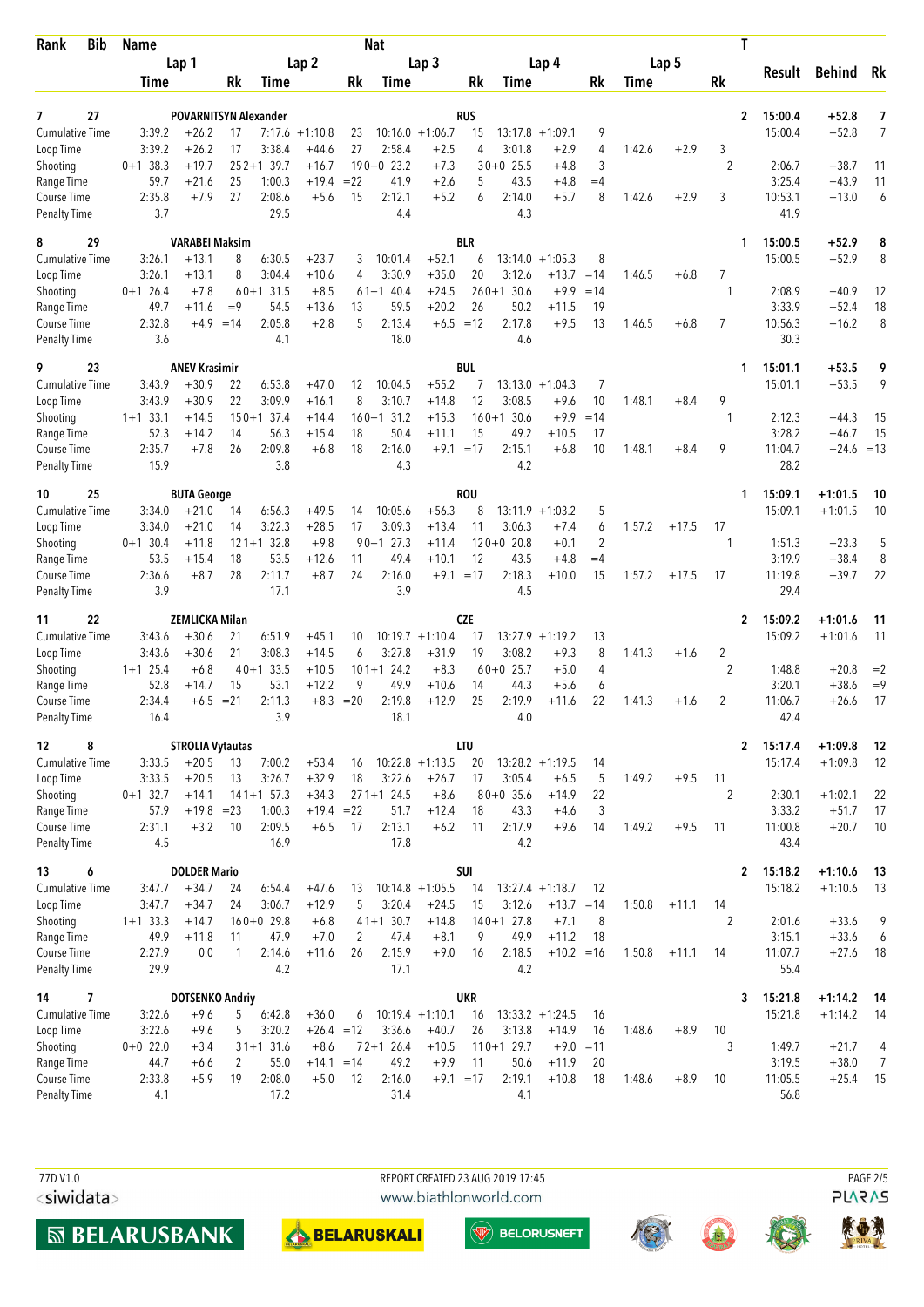| Bib<br>Rank                        | <b>Name</b>          |                                 | <b>Nat</b>       |                        |                    |             |                         |                    |                 |                             | T                  |              |        |         |           |                    |                        |          |
|------------------------------------|----------------------|---------------------------------|------------------|------------------------|--------------------|-------------|-------------------------|--------------------|-----------------|-----------------------------|--------------------|--------------|--------|---------|-----------|--------------------|------------------------|----------|
|                                    |                      | Lap 1                           |                  |                        | Lap <sub>2</sub>   |             |                         | Lap <sub>3</sub>   |                 |                             | Lap 4              |              |        | Lap 5   |           |                    |                        |          |
|                                    | Time                 |                                 | Rk               | Time                   |                    | Rk          | Time                    |                    | Rk              | Time                        |                    | Rk           | Time   |         | <b>Rk</b> | Result             | Behind                 | Rk       |
|                                    |                      |                                 |                  |                        |                    |             |                         |                    |                 |                             |                    |              |        |         |           |                    |                        |          |
| 15<br>20<br><b>Cumulative Time</b> | 3:28.3               | <b>WANG Wengiang</b><br>$+15.3$ | 9                | 6:56.5                 | $+49.7$            | 15          | 9:55.8                  | $+46.5$            | <b>CHN</b><br>4 |                             | $13:19.2 +1:10.5$  | 10           |        |         | 3         | 15:22.8<br>15:22.8 | $+1:15.2$<br>$+1:15.2$ | 15<br>15 |
| Loop Time                          | 3:28.3               | $+15.3$                         | 9                | 3:28.2                 | $+34.4$            | 20          | 2:59.3                  | $+3.4$             | 5               | 3:23.4                      | $+24.5$            | $= 23$       | 2:03.6 | $+23.9$ | 24        |                    |                        |          |
| Shooting                           | $0+1$ 29.7           | $+11.1$                         | $102 + 1$        | 35.1                   | $+12.1$            |             | $=130+0$ 15.9           | 0.0                |                 | $11+1$ 28.1                 | $+7.4$             | 9            |        |         | 3         | 1:48.8             | $+20.8$                | $=2$     |
| Range Time                         | 49.7                 | $+11.6$                         | $=9$             | 56.0                   | $+15.1$            | 17          | 39.3                    | 0.0                | 1               | 46.9                        | $+8.2$             | 13           |        |         |           | 3:11.9             | $+30.4$                | 4        |
| Course Time                        | 2:35.0               | $+7.1$                          | 23               | 2:03.1                 | $+0.1$             | 2           | 2:16.3                  | $+9.4$             | 20              | 2:19.2                      | $+10.9$            | 19           | 2:03.6 | $+23.9$ | 24        | 11:17.2            | $+37.1$                | 20       |
| <b>Penalty Time</b>                | 3.6                  |                                 |                  | 29.1                   |                    |             | 3.7                     |                    |                 | 17.3                        |                    |              |        |         |           | 53.7               |                        |          |
| 15<br>16                           |                      | <b>SEMENOV Sergii</b>           |                  |                        |                    |             |                         |                    | UKR             |                             |                    |              |        |         | 3         | 15:26.2            | $+1:18.6$              | 16       |
| <b>Cumulative Time</b>             | 3:46.2               | $+33.2$                         | 23               | 7:06.6                 | $+59.8$            | 20          |                         | $10:11.2 + 1:01.9$ | 10              | 13:33.5                     | $+1:24.8$          | 17           |        |         |           | 15:26.2            | $+1:18.6$              | -16      |
| Loop Time                          | 3:46.2               | $+33.2$                         | 23               | 3:20.4                 | $+26.6$            | 14          | 3:04.6                  | $+8.7$             | 9               | 3:22.3                      | $+23.4$            | 20           | 1:52.7 | $+13.0$ | 16        |                    |                        |          |
| Shooting<br>Range Time             | $1+1$ 36.4<br>55.3   | $+17.8$<br>$+17.2$              | 21               | $221+1$ 30.2<br>53.6   | $+7.2$<br>$+12.7$  | 12          | $50+1$ 28.7<br>48.1     | $+12.8$<br>$+8.8$  | 10              | $131+136.6$<br>52.0         | $+15.9$<br>$+13.3$ | 23<br>23     |        |         | 3         | 2:11.9<br>3:29.0   | $+43.9$<br>$+47.5$     | 14<br>16 |
| Course Time                        | 2:33.5               | $+5.6$                          | 17               | 2:09.4                 | $+6.4$             | 16          | 2:12.4                  | $+5.5$             | $=7$            | 2:12.0                      | $+3.7$             | 6            | 1:52.7 | $+13.0$ | 16        | 11:00.0            | $+19.9$                | 9        |
| <b>Penalty Time</b>                | 17.4                 |                                 |                  | 17.4                   |                    |             | 4.1                     |                    |                 | 18.3                        |                    |              |        |         |           | 57.2               |                        |          |
| 17<br>26                           |                      | <b>YAN Xingyuan</b>             |                  |                        |                    |             |                         |                    | <b>CHN</b>      |                             |                    |              |        |         | 1         | 15:29.1            | $+1:21.5$              | 17       |
| Cumulative Time                    | 3:25.6               | $+12.6$                         | 7                | 6:47.2                 | $+40.4$            | 8           | 10:08.0                 | $+58.7$            | 9               | 13:31.4                     | $+1:22.7$          | 15           |        |         |           | 15:29.1            | $+1:21.5$              | 17       |
| Loop Time                          | 3:25.6               | $+12.6$                         | 7                | 3:21.6                 | $+27.8$            | 16          | 3:20.8                  | $+24.9$            | 16              | 3:23.4                      | $+24.5$            | $= 23$       | 1:57.7 | $+18.0$ | 18        |                    |                        |          |
| Shooting                           | $0+0$ 27.1           | $+8.5$                          |                  | $81+1$ 41.2            | $+18.2$            | $210 + 1$   | 38.7                    | $+22.8$            |                 | $250+1$ 43.5                | $+22.8$            | 27           |        |         | 1         | 2:30.5             | $+1:02.5$              | 23       |
| Range Time                         | 48.9<br>2:32.8       | $+10.8$                         | 8<br>$+4.9 = 14$ | 1:01.5<br>2:03.0       | $+20.6$            | 26<br>1     | 1:01.1<br>2:15.2        | $+21.8$<br>$+8.3$  | 28<br>15        | 1:04.2<br>2:14.7            | $+25.5$            | 28<br>9      |        |         |           | 3:55.7<br>11:03.4  | $+1:14.2$<br>$+23.3$   | 28       |
| Course Time<br><b>Penalty Time</b> | 3.9                  |                                 |                  | 17.1                   | 0.0                |             | 4.5                     |                    |                 | 4.5                         | $+6.4$             |              | 1:57.7 | $+18.0$ | 18        | 30.0               |                        | 11       |
| 12<br>18                           |                      | <b>CLAUDE Florent</b>           |                  |                        |                    |             |                         |                    | BEL             |                             |                    |              |        |         | 2         | 15:37.5            | $+1:29.9$              | 18       |
| <b>Cumulative Time</b>             | 3:53.1               | $+40.1$                         | 26               |                        | $7:20.8 +1:14.0$   | 26          |                         | $10:22.6 + 1:13.3$ | 19              | 13:36.9                     | $+1:28.2$          | 18           |        |         |           | 15:37.5            | $+1:29.9$              | 18       |
| Loop Time                          | 3:53.1               | $+40.1$                         | 26               | 3:27.7                 | $+33.9$            | 19          | 3:01.8                  | $+5.9$             | 7               | 3:14.3                      | $+15.4$            | 17           | 2:00.6 | $+20.9$ | 23        |                    |                        |          |
| Shooting                           | $1+1$ 48.7           | $+30.1$                         |                  | $291+1$ 39.4           | $+16.4$            |             | $180+0$ 23.8            | $+7.9$             |                 | $50 + 134.8$                | $+14.1$            | 21           |        |         | 2         | 2:26.7             | $+58.7$                | 21       |
| Range Time                         | 1:06.0               | $+27.9$                         | 28               | 59.3                   | $+18.4$            | 20          | 47.3                    | $+8.0$             | 8               | 54.7                        | $+16.0$            | 25           |        |         |           | 3:47.3             | $+1:05.8$              | 26       |
| Course Time<br><b>Penalty Time</b> | 2:30.6<br>16.5       | $+2.7$                          | 8                | 2:12.0<br>16.4         | $+9.0$             | 25          | 2:10.5<br>4.0           | $+3.6$             | $\overline{2}$  | 2:15.4<br>4.2               | $+7.1$             | 11           | 2:00.6 | $+20.9$ | 23        | 11:09.1<br>41.1    | $+29.0$                | 19       |
|                                    |                      |                                 |                  |                        |                    |             |                         |                    |                 |                             |                    |              |        |         |           |                    |                        |          |
| 14<br>19                           |                      | <b>YEREMIN Roman</b>            |                  |                        |                    |             |                         |                    | <b>KAZ</b>      |                             |                    |              |        |         | 4         | 15:37.8            | $+1:30.2$              | 19       |
| Cumulative Time                    | 3:48.5               | $+35.5$                         | 25               | 7:05.6                 | $+58.8$            | 18          |                         | $10:38.2 + 1:28.9$ | 23              |                             | $13:46.6 + 1:37.9$ | 20           |        |         |           | 15:37.8            | $+1:30.2$              | 19       |
| Loop Time<br>Shooting              | 3:48.5<br>$1+1$ 38.1 | $+35.5$<br>$+19.5$              | 25               | 3:17.1<br>$241+1$ 28.5 | $+23.3$<br>$+5.5$  | 11          | 3:32.6<br>$32 + 1$ 31.5 | $+36.7$<br>$+15.6$ | 23              | 3:08.4<br>32.5<br>$170 + 1$ | $+9.5$<br>$+11.8$  | 9<br>18      | 1:51.2 | $+11.5$ | 15<br>4   | 2:10.6             | $+42.6$                | 13       |
| Range Time                         | 57.9                 | $+19.8$                         | $= 23$           | 52.8                   | $+11.9$            | 7           | 51.5                    | $+12.2$            | 17              | 44.8                        | $+6.1$             | 7            |        |         |           | 3:27.0             | $+45.5$                | 13       |
| Course Time                        | 2:34.4               | $+6.5$                          | $= 21$           | 2:07.4                 | $+4.4$             | 9           | 2:11.9                  | $+5.0$             | 5               | 2:19.8                      | $+11.5$            | 21           | 1:51.2 | $+11.5$ | 15        | 11:04.7            | $+24.6$                | $=13$    |
| <b>Penalty Time</b>                | 16.2                 |                                 |                  | 16.9                   |                    |             | 29.2                    |                    |                 | 3.8                         |                    |              |        |         |           | 1:06.1             |                        |          |
| 9<br>20                            |                      | <b>CHOI Dujin</b>               |                  |                        |                    |             |                         |                    | <b>KOR</b>      |                             |                    |              |        |         | 0         | 15:44.0            | $+1:36.4$              | 20       |
| Cumulative Time                    | 3:30.7               | $+17.7$                         | 11               | 6:46.5                 | $+39.7$            | 7           |                         | $10:21.2 +1:11.9$  | 18              |                             | $13:44.0 + 1:35.3$ | 19           |        |         |           | 15:44.0            | $+1:36.4$              | 20       |
| Loop Time                          | 3:30.7               | $+17.7$                         | 11               | 3:15.8                 | $+22.0$            | 9           | 3:34.7                  | $+38.8$            | 25              | 3:22.8                      | $+23.9$            | 22           | 2:00.0 | $+20.3$ | 22        |                    |                        |          |
| Shooting                           | $0+1$ 35.7           | $+17.1$                         |                  | $200+1$ 35.1           |                    |             | $+12.1$ = 130 + 141.4   | $+25.5$            |                 | $280+1$ 33.3                | $+12.6$            | 20           |        |         | $\theta$  | 2:25.5             | $+57.5$                | 20       |
| Range Time<br>Course Time          | 55.6<br>2:31.0       | $+17.5$<br>$+3.1$               | 22<br>9          | 55.0<br>2:16.3         | $+14.1$<br>$+13.3$ | $=14$<br>27 | 1:00.1<br>2:30.0        | $+20.8$<br>$+23.1$ | 27<br>29        | 48.4<br>2:30.2              | $+9.7$<br>$+21.9$  | 16<br>28     | 2:00.0 | $+20.3$ | 22        | 3:39.1<br>11:47.5  | $+57.6$<br>$+1:07.4$   | 22<br>26 |
| <b>Penalty Time</b>                | 4.1                  |                                 |                  | 4.5                    |                    |             | 4.6                     |                    |                 | 4.2                         |                    |              |        |         |           | 17.4               |                        |          |
| $\boldsymbol{2}$<br>21             |                      | <b>SUCHILOV Semen</b>           |                  |                        |                    |             |                         |                    | <b>RUS</b>      |                             |                    |              |        |         | 4         | 15:52.3            | $+1:44.7$              | 21       |
| <b>Cumulative Time</b>             | 3:21.0               | $+8.0$                          | 3                | 6:53.4                 | $+46.6$            | 11          |                         | $10:54.9 + 1:45.6$ | 26              |                             | $14:05.6 +1:56.9$  | 23           |        |         |           | 15:52.3            | $+1:44.7$              | 21       |
| Loop Time                          | 3:21.0               | $+8.0$                          | 3                | 3:32.4                 | $+38.6$            | 23          |                         | $4:01.5 +1:05.6$   | 29              | 3:10.7                      | $+11.8$            | 11           | 1:46.7 | $+7.0$  | 8         |                    |                        |          |
| Shooting                           | $0+0$ 27.6           | $+9.0$                          |                  | $92 + 133.7$           | $+10.7$            |             | $112+1$ 50.8            | $+34.9$            |                 | $290+1$ 30.6                | $+9.9 = 14$        |              |        |         | 4         | 2:22.7             | $+54.7$                | 17       |
| Range Time<br>Course Time          | 47.1<br>2:29.3       | $+9.0$                          | 5<br>4           | 52.3<br>2:10.1         | $+11.4$            | 6<br>19     | 1:13.2                  | $+33.9$            | 29<br>21        | 46.2<br>2:20.1              | $+7.5$<br>$+11.8$  | 10           | 1:46.7 | $+7.0$  | 8         | 3:38.8<br>11:03.5  | $+57.3$                | 21       |
| Penalty Time                       | 4.6                  | $+1.4$                          |                  | 30.0                   | $+7.1$             |             | 2:17.3<br>31.0          | $+10.4$            |                 | 4.4                         |                    | 23           |        |         |           | 1:10.0             | $+23.4$                | 12       |
| 24<br>22                           |                      | <b>BOCHARNIKOV Sergey</b>       |                  |                        |                    |             |                         |                    | <b>BLR</b>      |                             |                    |              |        |         | 5         | 15:52.4            | $+1:44.8$              | 22       |
| <b>Cumulative Time</b>             | 3:24.2               | $+11.2$                         | 6                | 6:32.9                 | $+26.1$            | 4           |                         | $10:30.3 + 1:21.0$ | 21              |                             | $14:06.4 +1:57.7$  | 24           |        |         |           | 15:52.4            | $+1:44.8$              | 22       |
| Loop Time                          | 3:24.2               | $+11.2$                         | 6                | 3:08.7                 | $+14.9$            | 7           |                         | $3:57.4 +1:01.5$   | 28              | 3:36.1                      | $+37.2$            | 26           | 1:46.0 | $+6.3$  | 5         |                    |                        |          |
| Shooting                           | $0+0$ 21.7<br>45.3   | $+3.1$                          | 3                | $20+1$ 41.8<br>1:00.6  | $+18.8$<br>$+19.7$ |             | $223+1$ 41.2<br>58.8    | $+25.3$<br>$+19.5$ | 25              | $272+138.2$<br>54.5         | $+17.5$<br>$+15.8$ | $= 24$<br>24 |        |         | 5         | 2:22.9<br>3:39.2   | $+54.9$<br>$+57.7$     | 18<br>23 |
| Range Time<br>Course Time          | 2:35.3               | $+7.2$                          | $+7.4 = 24$      | 2:03.3                 | $+0.3$             | 24<br>3     | 2:06.9                  | 0.0                | 1               | 2:11.3                      | $+3.0$             | 5            | 1:46.0 | $+6.3$  | 5         | 10:42.8            | $+2.7$                 | 3        |
| Penalty Time                       | 3.6                  |                                 |                  | 4.8                    |                    |             | 51.7                    |                    |                 | 30.3                        |                    |              |        |         |           | 1:30.4             |                        |          |
|                                    |                      |                                 |                  |                        |                    |             |                         |                    |                 |                             |                    |              |        |         |           |                    |                        |          |

77D V1.0 <siwidata> REPORT CREATED 23 AUG 2019 17:45 www.biathlonworld.com





 $\overline{\textcircled{\tiny{\textsf{W}}}}$  BELORUSNEFT







**PAGE 3/5**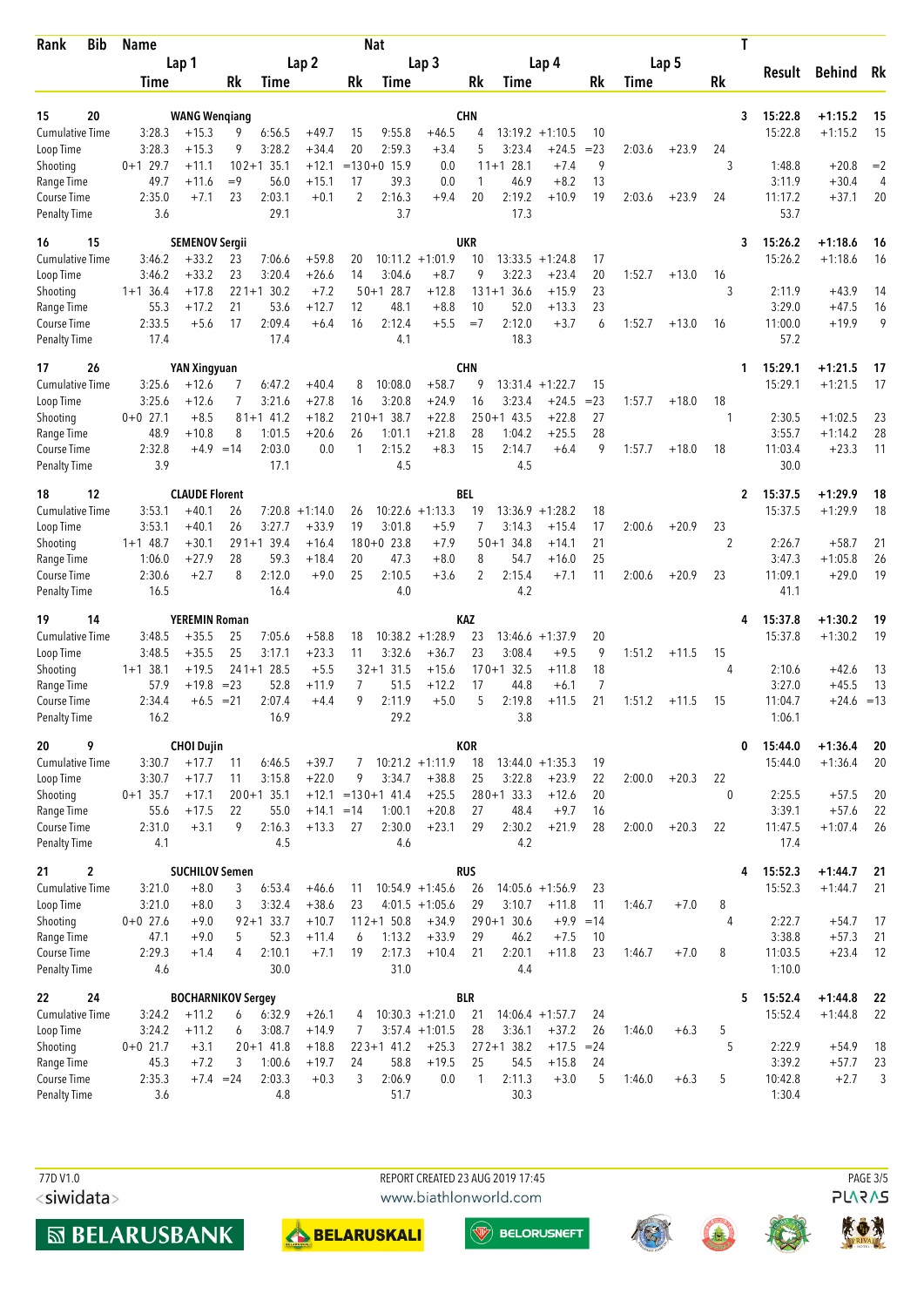| Bib<br>Rank                        | <b>Name</b>   |                           |             |                |                   |        | <b>Nat</b>     |                    |            |                     |                    |                |        |         |    | Τ               |               |    |
|------------------------------------|---------------|---------------------------|-------------|----------------|-------------------|--------|----------------|--------------------|------------|---------------------|--------------------|----------------|--------|---------|----|-----------------|---------------|----|
|                                    |               | Lap 1                     |             |                | Lap <sub>2</sub>  |        |                | Lap <sub>3</sub>   |            |                     | Lap 4              |                |        | Lap 5   |    |                 |               |    |
|                                    | Time          |                           | Rk          | Time           |                   | Rk     | Time           |                    | Rk         | Time                |                    | Rk             | Time   |         | Rk | Result          | <b>Behind</b> | Rk |
| 23<br>1                            |               | <b>OTCENAS Martin</b>     |             |                |                   |        |                |                    | <b>SVK</b> |                     |                    |                |        |         |    | 15:57.8<br>4    | $+1:50.2$     | 23 |
| <b>Cumulative Time</b>             | 3:43.1        | $+30.1$                   | 20          |                | $7:20.0 + 1:13.2$ | 25     |                | $10:31.0 + 1:21.7$ | 22         |                     | $13:53.7 + 1:45.0$ | 21             |        |         |    | 15:57.8         | $+1:50.2$     | 23 |
| Loop Time                          | 3:43.1        | $+30.1$                   | 20          | 3:36.9         | $+43.1$           | 25     | 3:11.0         | $+15.1$            | 13         | 3:22.7              | $+23.8$            | 21             | 2:04.1 | $+24.4$ | 25 |                 |               |    |
| Shooting                           | $1+1$ 35.4    | $+16.8$                   |             | $192+1$ 37.8   | $+14.8$           |        | $170 + 131.1$  | $+15.2$            |            | $151+138.9$         | $+18.2$            | 26             |        |         | 4  | 2:23.2          | $+55.2$       | 19 |
| Range Time                         | 53.0          | $+14.9$                   | $=16$       | 57.2           | $+16.3$           | 19     | 49.6           | $+10.3$            | 13         | 47.6                | $+8.9$             | 15             |        |         |    | 3:27.4          | $+45.9$       | 14 |
| Course Time                        | 2:32.7        | $+4.8$                    | 13          | 2:11.3         | $+8.3$            | $= 20$ | 2:17.6         | $+10.7$            | 23         | 2:18.5              | $+10.2$            | $=16$          | 2:04.1 | $+24.4$ | 25 | 11:24.2         | $+44.1$       | 23 |
| <b>Penalty Time</b>                | 17.4          |                           |             | 28.4           |                   |        | 3.8            |                    |            | 16.6                |                    |                |        |         |    | 1:06.2          |               |    |
| 28<br>24                           |               | YALIOTNAU Raman           |             |                |                   |        |                |                    | <b>BLR</b> |                     |                    |                |        |         |    | 16:21.6<br>5    | $+2:14.0$     | 24 |
| <b>Cumulative Time</b>             | 3:29.3        | $+16.3$                   | 10          |                | $7:39.6 + 1:32.8$ | 28     | 11:11.6        | $+2:02.3$          | 28         | 14:23.4             | $+2:14.7$          | 26             |        |         |    | 16:21.6         | $+2:14.0$     | 24 |
| Loop Time                          | 3:29.3        | $+16.3$                   | 10          |                | $4:10.3 +1:16.5$  | 29     | 3:32.0         | $+36.1$            | 21         | 3:11.8              | $+12.9$            | $=12$          | 1:58.2 | $+18.5$ | 19 |                 |               |    |
| Shooting                           | $0+0$ 26.1    | $+7.5$                    |             | $54+11:05$ .   | $+42.4$           |        | $291+1$ 36.3   | $+20.4$            |            | $230+0$ 30.3        | $+9.6$             | 13             |        |         | 5  | 2:38.1          | $+1:10.1$     | 27 |
| Range Time                         | 48.3          | $+10.2$                   | 7           | 1:06.6         | $+25.7$           | 29     | 57.0           | $+17.7$            | 23         | 46.6                | $+7.9$             | 12             |        |         |    | 3:38.5          | $+57.0$       | 20 |
| Course Time                        | 2:37.3        | $+9.4$                    | 29          | 2:03.4         | $+0.4$            | 4      | 2:17.4         | $+10.5$            | 22         | 2:21.0              | $+12.7$            | 24             | 1:58.2 | $+18.5$ | 19 | 11:17.3         | $+37.2$       | 21 |
| Penalty Time                       | 3.7           |                           |             | 1:00.3         |                   |        | 17.6           |                    |            | 4.2                 |                    |                |        |         |    | 1:25.8          |               |    |
| 25<br>10                           |               | <b>TANG Jinle</b>         |             |                |                   |        |                |                    | <b>CHN</b> |                     |                    |                |        |         |    | 16:22.2         | $+2:14.6$     | 25 |
| <b>Cumulative Time</b>             |               | $4:18.6 + 1:05.6$         | 29          | 7:35.6         | $+1:28.8$         | 27     | 10:53.3        | $+1:44.0$          | 25         | 14:22.9             | $+2:14.2$          | 25             |        |         |    | 16:22.2         | $+2:14.6$     | 25 |
| Loop Time                          |               | $4:18.6 + 1:05.6$         | 29          | 3:17.0         | $+23.2$           | 10     | 3:17.7         | $+21.8$            | 14         | 3:29.6              | $+30.7$            | 25             | 1:59.3 | $+19.6$ | 21 |                 |               |    |
| Shooting                           | $3+1$ 43.9    | $+25.3$                   |             | $280 + 1$ 43.0 | $+20.0$           |        | $240+1$ 35.0   | $+19.1$            |            | $201+1$ 32.3        | $+11.6$            | 17             |        |         | 4  | 2:34.2          | $+1:06.2$     | 24 |
| Range Time                         | 1:04.8        | $+26.7$                   | 27          | 52.9           | $+12.0$           | 8      | 53.7           | $+14.4$            | 20         | 51.0                | $+12.3$            | 21             |        |         |    | 3:42.4          | $+1:00.9$     | 24 |
| Course Time                        | 2:33.0        | $+5.1$                    | 16          | 2:20.5         | $+17.5$           | 29     | 2:20.2         | $+13.3$            | 26         | 2:22.5              | $+14.2$            | 25             | 1:59.3 | $+19.6$ | 21 | 11:35.5         | $+55.4$       | 25 |
| <b>Penalty Time</b>                | 40.8          |                           |             | 3.6            |                   |        | 3.8            |                    |            | 16.1                |                    |                |        |         |    | 1:04.3          |               |    |
| 26<br>30                           |               | DOMBROVSKI Karol          |             |                |                   |        |                |                    | LTU        |                     |                    |                |        |         |    | 16:22.4<br>3    | $+2:14.8$     | 26 |
| <b>Cumulative Time</b>             | 3:37.6        | $+24.6$                   | 16          | 6:39.8         | $+33.0$           | 5      |                | $10:12.0 + 1:02.7$ | 11         | 13:59.8             | $+1:51.1$          | 22             |        |         |    | 16:22.4         | $+2:14.8$     | 26 |
| Loop Time                          | 3:37.6        | $+24.6$                   | 16          | 3:02.2         | $+8.4$            | 3      | 3:32.2         | $+36.3$            | 22         | 3:47.8              | $+48.9$            | 28             | 2:22.6 | $+42.9$ | 29 |                 |               |    |
| Shooting                           | $0+1$ 40.8    | $+22.2$                   |             | $260+0$ 26.0   | $+3.0$            |        | $21+1$ 37.4    | $+21.5$            |            | $242+1$ 32.9        | $+12.2$            | 19             |        |         | 3  | 2:17.1          | $+49.1$       | 16 |
| Range Time                         | 55.2          | $+17.1$                   | $=19$       | 49.4           | $+8.5$            | 3      | 55.9           | $+16.6$            | 22         | 56.0                | $+17.3$            | 26             |        |         |    | 3:36.5          | $+55.0$       | 19 |
| Course Time                        | 2:38.7        | $+10.8$                   | 30          | 2:08.5         | $+5.5$            | 14     | 2:18.2         | $+11.3$            | 24         | 2:19.7              | $+11.4$            | 20             | 2:22.6 | $+42.9$ | 29 | 11:47.7         | $+1:07.6$     | 27 |
| <b>Penalty Time</b>                | 3.7           |                           |             | 4.3            |                   |        | 18.1           |                    |            | 32.1                |                    |                |        |         |    | 58.2            |               |    |
| 21<br>27                           |               | <b>LAHAYE-GOFFART Tom</b> |             |                |                   |        |                |                    | BEL        |                     |                    |                |        |         |    | 16:41.5<br>3    | $+2:33.9$     | 27 |
| <b>Cumulative Time</b>             | 3:32.8        | $+19.8$                   | 12          |                | $7:15.6 + 1:08.8$ | 21     |                | $10:40.8 + 1:31.5$ | 24         | 14:28.0             | $+2:19.3$          | 27             |        |         |    | 16:41.5         | $+2:33.9$     | 27 |
| Loop Time                          | 3:32.8        | $+19.8$                   | 12          | 3:42.8         | $+49.0$           | 28     | 3:25.2         | $+29.3$            | 18         | 3:47.2              | $+48.3$            | 27             | 2:13.5 | $+33.8$ | 27 |                 |               |    |
| Shooting                           | $0+1$ 37.2    | $+18.6$                   |             | $232+1$ 44.2   | $+21.2$           |        | $250+1$ 34.7   | $+18.8$            |            | $191+1$ 38.2        | $+17.5$            | $= 24$         |        |         | 3  | 2:34.3          | $+1:06.3$     | 25 |
| Range Time                         | 55.2          | $+17.1$                   | $=19$       | 1:01.7         | $+20.8$           | 27     | 55.7<br>2:25.5 | $+16.4$            | 21<br>28   | 58.1                | $+19.4$            | 27<br>29       |        |         |    | 3:50.7          | $+1:09.2$     | 27 |
| Course Time<br><b>Penalty Time</b> | 2:33.6<br>4.0 | $+5.7$                    | 18          | 2:11.5<br>29.6 | $+8.5$            | 22     | 4.0            | $+18.6$            |            | 2:31.6<br>17.5      | $+23.3$            |                | 2:13.5 | $+33.8$ | 27 | 11:55.7<br>55.1 | $+1:15.6$     | 28 |
| 11                                 |               | <b>BURKHALTER Joscha</b>  |             |                |                   |        |                |                    | SUI        |                     |                    |                |        |         |    | 16:53.1         | $+2:45.5$     | 28 |
| 28<br><b>Cumulative Time</b>       | 4:11.1        | $+58.1$                   | 28          |                | $7:48.2 + 1:41.4$ | 29     |                | $11:22.7 + 2:13.4$ | 29         | $14:39.4 +2:30.7$   |                    | 28             |        |         |    | 4<br>16:53.1    | $+2:45.5$     | 28 |
| Loop Time                          | 4:11.1        | $+58.1$                   | 28          | 3:37.1         | $+43.3$           | 26     | 3:34.5         | $+38.6$            | 24         | 3:16.7              | $+17.8$            | 19             | 2:13.7 | $+34.0$ | 28 |                 |               |    |
| Shooting                           | $2+1$ 48.9    | $+30.3$                   |             | $301+1$ 51.7   | $+28.7$           |        | $261+135.9$    | $+20.0$            |            | $210+0$ 43.9        | $+23.2$            | 28             |        |         | 4  | 3:00.4          | $+1:32.4$     | 28 |
| Range Time                         | 1:09.5        | $+31.4$                   | 29          | 1:00.9         | $+20.0$           | 25     | 52.7           | $+13.4$            | 19         | 42.8                | $+4.1$             | $\overline{2}$ |        |         |    | 3:45.9          | $+1:04.4$     | 25 |
| Course Time                        | 2:31.8        | $+3.9$                    | 11          | 2:19.7         | $+16.7$           | 28     | 2:25.0         | $+18.1$            | 27         | 2:29.8              | $+21.5$            | 27             | 2:13.7 | $+34.0$ | 28 | 12:00.0         | $+1:19.9$     | 29 |
| <b>Penalty Time</b>                | 29.8          |                           |             | 16.5           |                   |        | 16.8           |                    |            | 4.1                 |                    |                |        |         |    | 1:07.2          |               |    |
| 19<br>29                           |               | LI Xuezhi                 |             |                |                   |        |                |                    | <b>CHN</b> |                     |                    |                |        |         |    | 17:19.2<br>3    | $+3:11.6$     | 29 |
| Cumulative Time                    | 3:54.8        | $+41.8$                   | 27          |                | $7:16.1 + 1:09.3$ | 22     |                | $10:58.8 + 1:49.5$ | 27         | $15:13.6 + 3:04.9$  |                    | 29             |        |         |    | 17:19.2         | $+3:11.6$     | 29 |
| Loop Time                          | 3:54.8        | $+41.8$                   | 27          | 3:21.3         | $+27.5$           | 15     | 3:42.7         | $+46.8$            | 27         |                     | $4:14.8 +1:15.9$   | 29             | 2:05.6 | $+25.9$ | 26 |                 |               |    |
| Shooting                           | $1+1$ 42.5    | $+23.9$                   |             | $270+1$ 42.9   | $+19.9$           |        | $232+136.0$    | $+20.1$            |            | $220+1$ 1:2 +1:07.6 |                    | 29             |        |         | 3  | 3:29.7          | $+2:01.7$     | 29 |
| Range Time                         | 1:03.3        | $+25.2$                   | 26          | 1:05.9         | $+25.0$           | 28     | 57.7           | $+18.4$            | 24         |                     | $1:48.4 + 1:09.7$  | 29             |        |         |    | 4:55.3          | $+2:13.8$     | 29 |
| Course Time                        | 2:35.3        |                           | $+7.4 = 24$ | 2:11.6         | $+8.6$            | 23     | 2:14.6         | $+7.7$             | 14         | 2:22.8              | $+14.5$            | 26             | 2:05.6 | $+25.9$ | 26 | 11:29.9         | $+49.8$       | 24 |
| Penalty Time                       | 16.2          |                           |             | 3.8            |                   |        | 30.4           |                    |            | 3.6                 |                    |                |        |         |    | 54.0            |               |    |

77D V1.0 <siwidata> REPORT CREATED 23 AUG 2019 17:45 www.biathlonworld.com





 $\overline{\textcircled{\tiny{\textsf{W}}}}$  BELORUSNEFT







PAGE 4/5